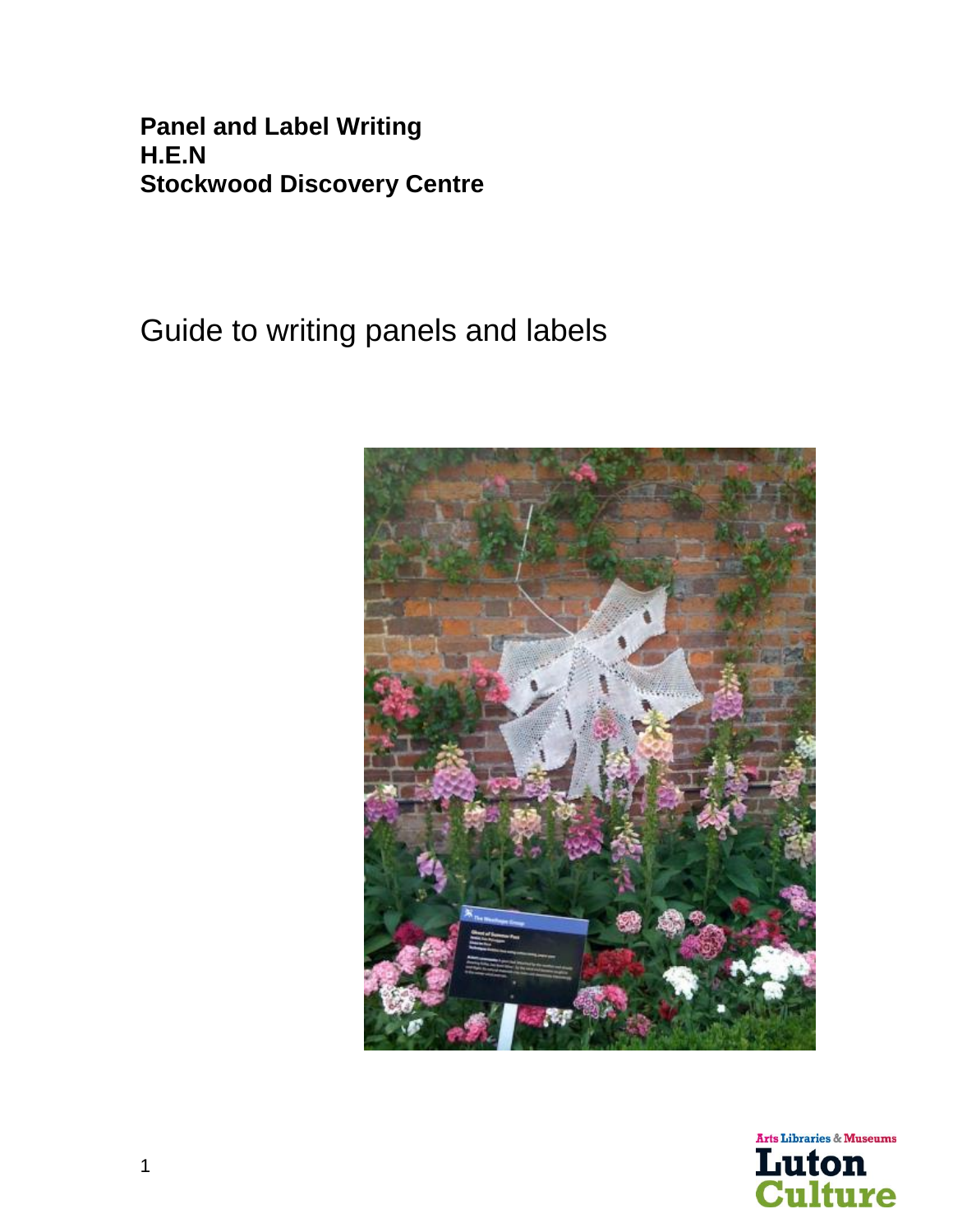### **What do you want to say?**

Panels or labels for

- Object information
- Health and safety
- Directions
- Donations
- Opening times, admission charges
- Emergencies

### **Warnings & Notices**

- o Allergies
- o Choking hazards
- $\circ$  Photography allowed or not
- o Acknowledgements sponsors, lenders
- $\circ$  Copyright information rights given by others
- $\circ$  Loan information be careful about giving too much information about the lender or donor – They should give permission as it is covered by the Data Protection Act



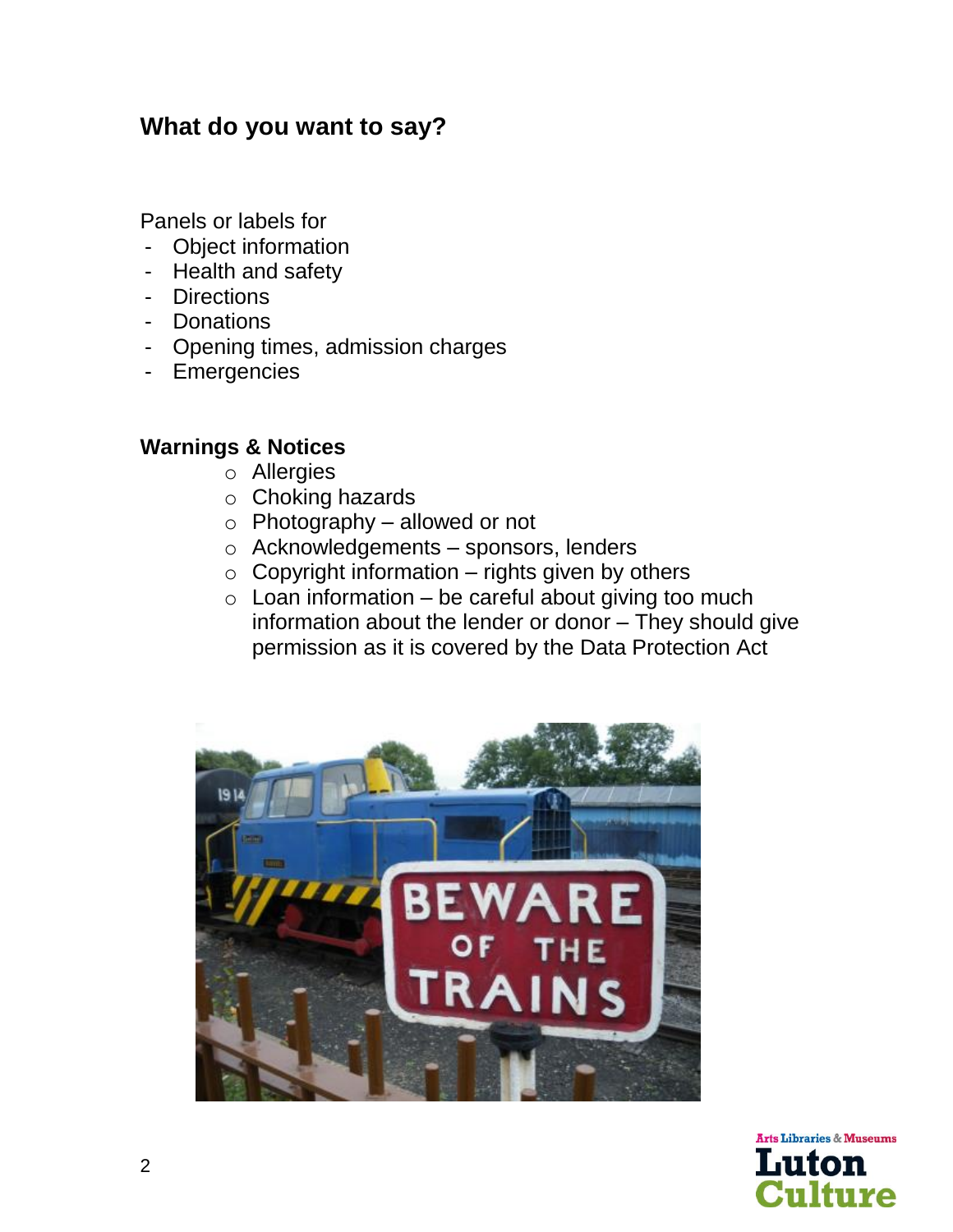**Interpretation development – panels or labels for objects**



Before you begin ……ask

Where is it needed?

- ➢ Inside or outside
- ➢ How much room do I have??
- ➢ How long does it need to last?
- ➢ How much time do I have?
- ➢ How much budget do I have?
- $\triangleright$  Who is going to read it?

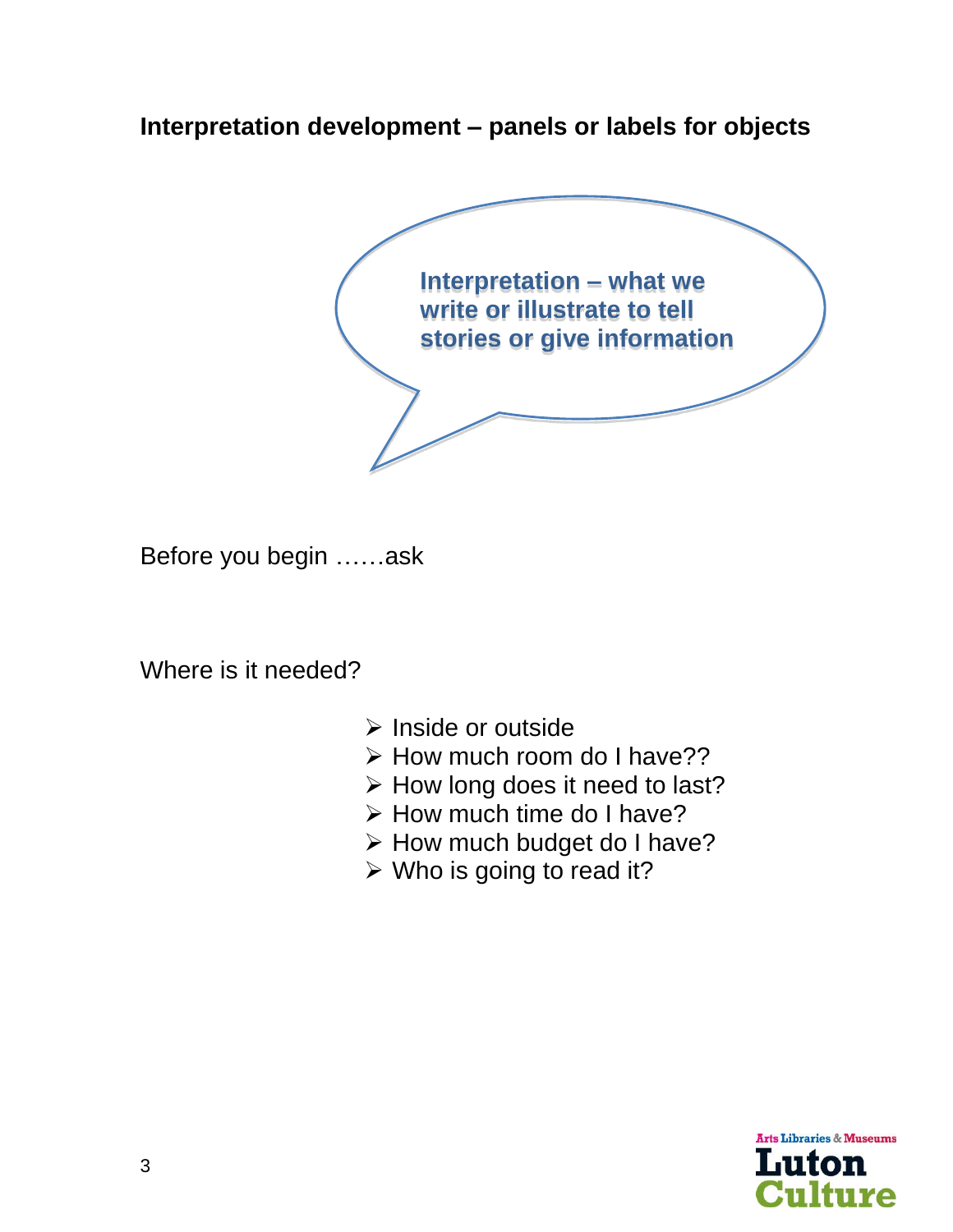### **Example – Stockwood Discovery Centre**

**Inside - Permanent Gallery Size – first gallery space Discovery Hall Lasts – 10 years Time – 8 months Budget - £40,000 (all interactives, graphics, cases etc) Audience – general family**

### **Content – has to be able to include carriages**

#### **A. Determine Overall Gallery Theme Life's Journey**

Life's Journey is an exploration of the path that we all travel. This gallery celebrates the different stages of the journey and shares with you stories and memories of the moments that make it memorable.

### **Develop narrative - determine sections in the gallery**

Birth; Childhood & Education; Weddings; Work; Holidays; Health; Social Status; Death

### **Determine physical structure, based on objects we have to use**

1 main panel in each section Object labels – individual objects and group objects (where cases are small)

### **Select objects to match the narrative**

The objects story – reflecting cultural, social, economic, political events that shape history and the people connected with them.

### **What to say - Questions to ask**

Who is it for? What do you really want to say? What do I not want to say? Do I need a label – is it mentioned somewhere else? How else can I convey information? Got too much information - what can I do? What is the one thing I want people to know about this object?

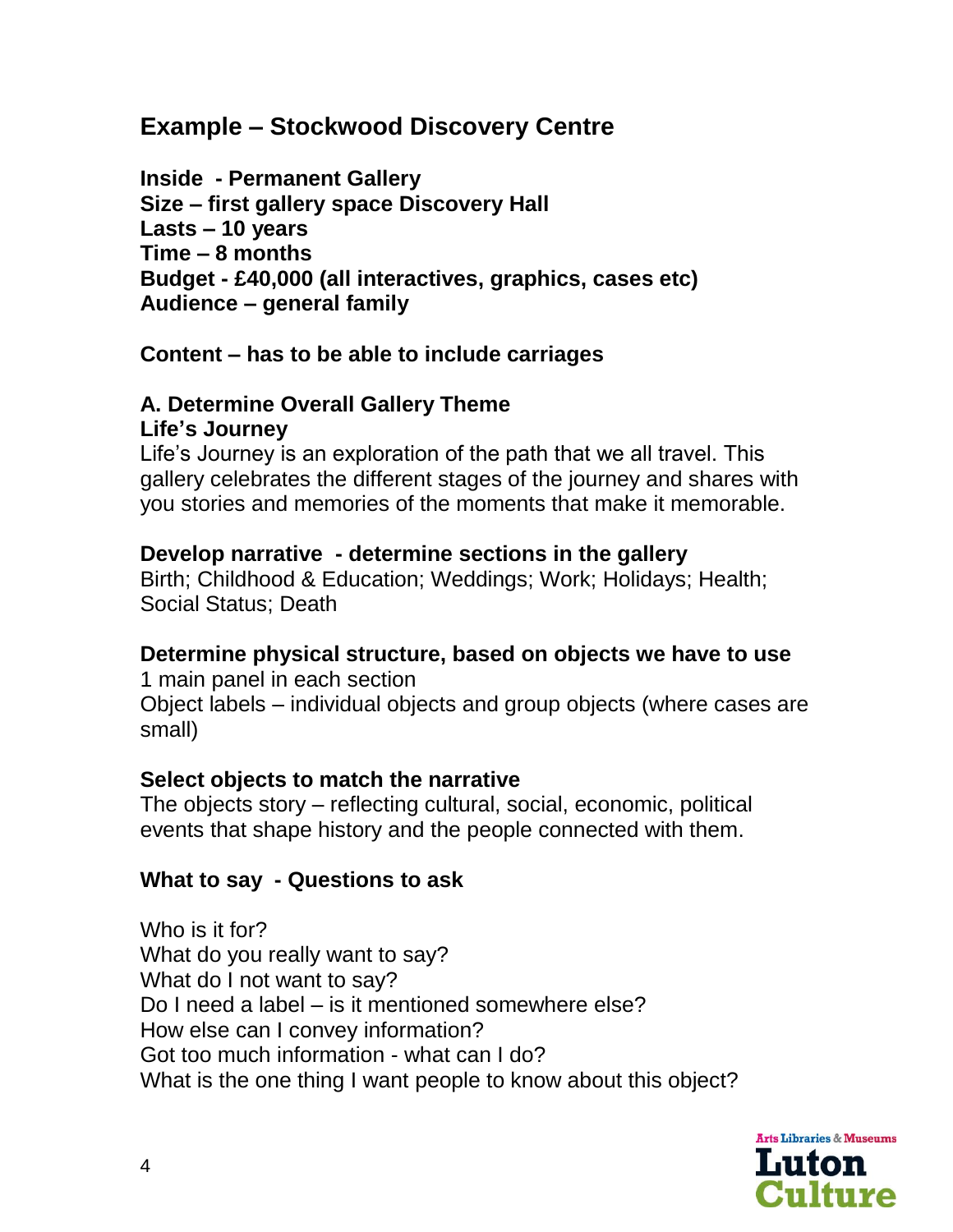# **Panel text guidelines**

Use hierarchy of text:

- Use layered interpretation
- Format to be decided by group who might decide on, for example:
	- o Bold header
	- o Bold first paragraph to give précis of panel contents -
	- o Main body text to give more detailed information
	- o Captions can provide additional information
	- o Leave a space between paragraphs.
	- o Make conscious use of different tones of voice if appropriate



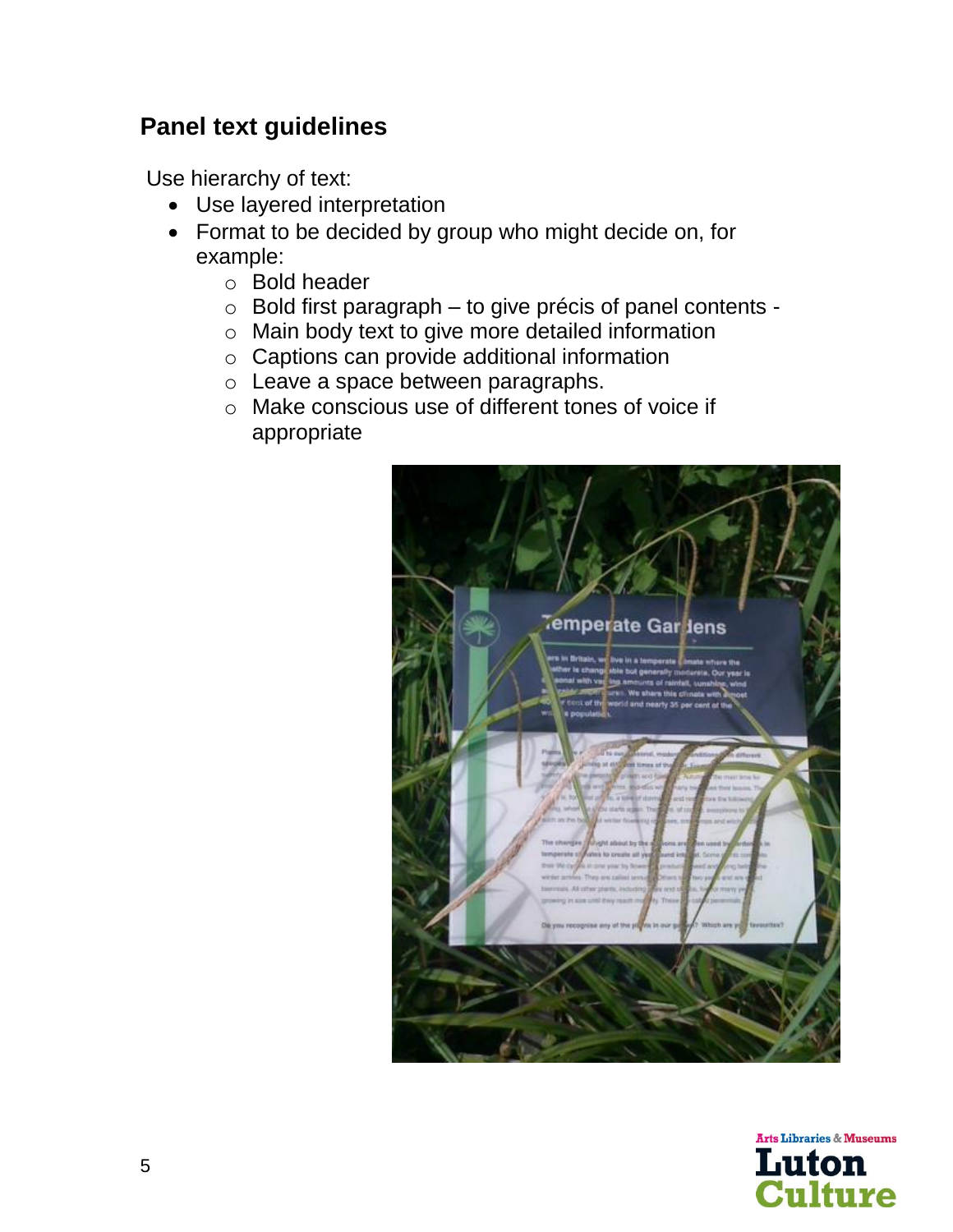Panel Word count to aim for:

- 150-175 words in main text on panel
- 50 words maximum caption text
- there may be exceptions fewer words is usually better.

Label Word count to aim for:

- $\bullet$  50 70 maximum words text
- there may be exceptions however fewer words is usually better than more.
- Think about where your label is going. This will also affect the number of words you can use.

Reading age:

- Be aware of reading age, eg.
	- o General age 11 yrs old for panels
- Be aware of target audience for publicity & marketing literature
- Be consistent in layout (this is very important to aid people with visual disabilities, or learning disabilities).

Language:

- Active rather than passive
- Use clear and accessible language
- Plain English
- Avoid jargon



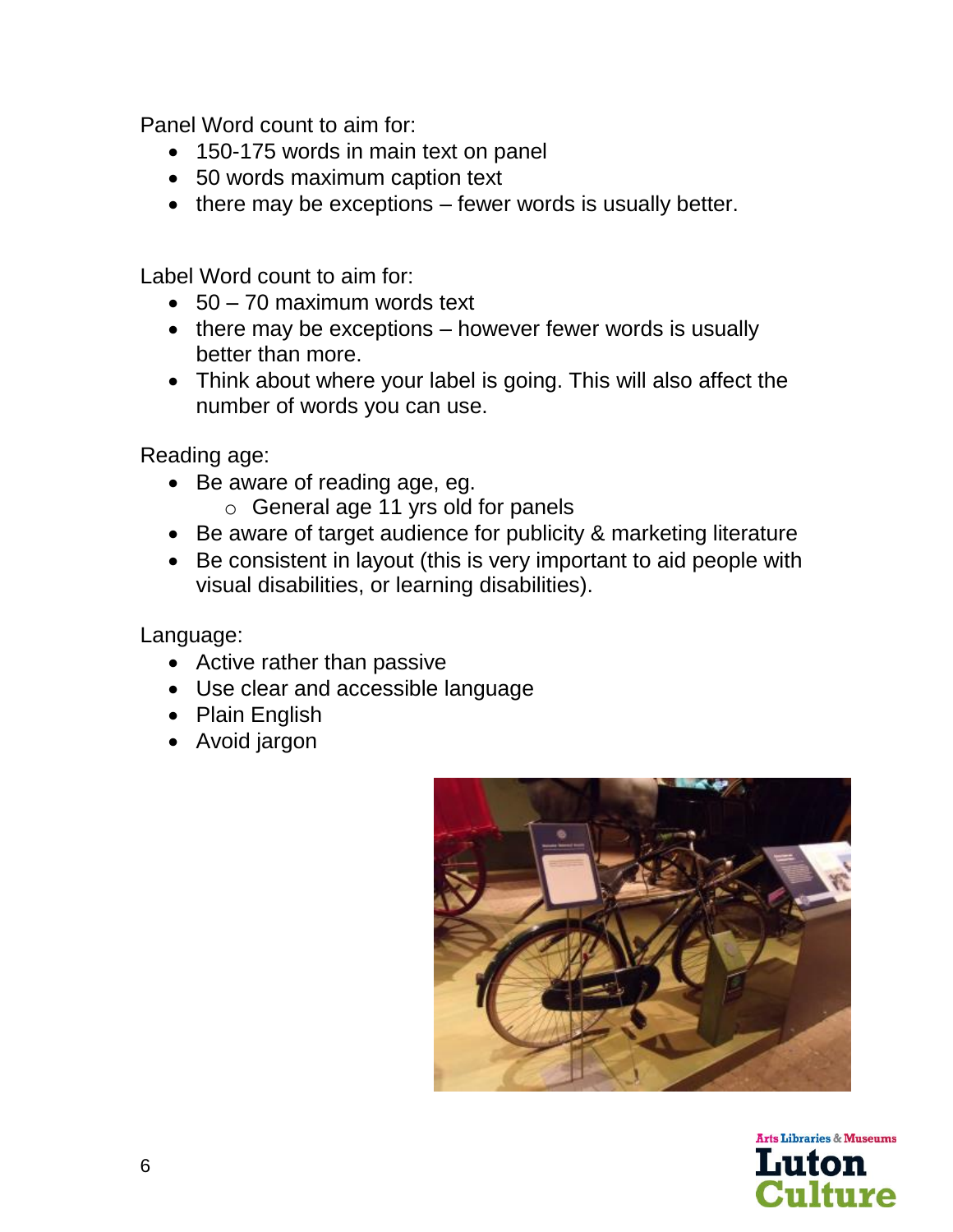Dates:

- Dates consistent across all panels.
- Use numbers eg.  $1880s$  not  $19<sup>th</sup>$  century
- Use date ranges 1850s-1900 not  $2<sup>nd</sup>$  half 19<sup>th</sup> century.
- Exception is  $20<sup>th</sup>$  century.
- Seek advice of archaeologist on very early dates, periods.
- Avoid only referring to period by name, give approximate dates eg if writing about the Bronze Age, give rough date range.

Font size & Typeface & style:

- As a general rule, be guided by typefaces such as Arial, Universe and. These are all good examples of clear and legible typefaces. (Luton Life galleries used Universe).
- Avoid simulated handwriting or ornate typefaces.
- Use sans serif, eg. E (sans serif Arial), NOT  $E -$ (serif (Times New Roman, little lines at end of letter)
- Capital letters & italicised text harder to read.
- Avoid use of capitals for continuous text.
- Numbers, use typeface where numbers clear, people with sight problems can easily misread 3, 5, 8 and 0.
- Don't put full stops after title.
- Use as little punctuation as possible, still consistent with meaning.
- 64 point titles
- 52 point main text
- 28 point secondary text
- 20 point captions
- sans serif point style
- Layout consistent across all panels
- Clearly defined areas of colour, same information in same place on each panel (following recommendation and request of Access Advisory group).

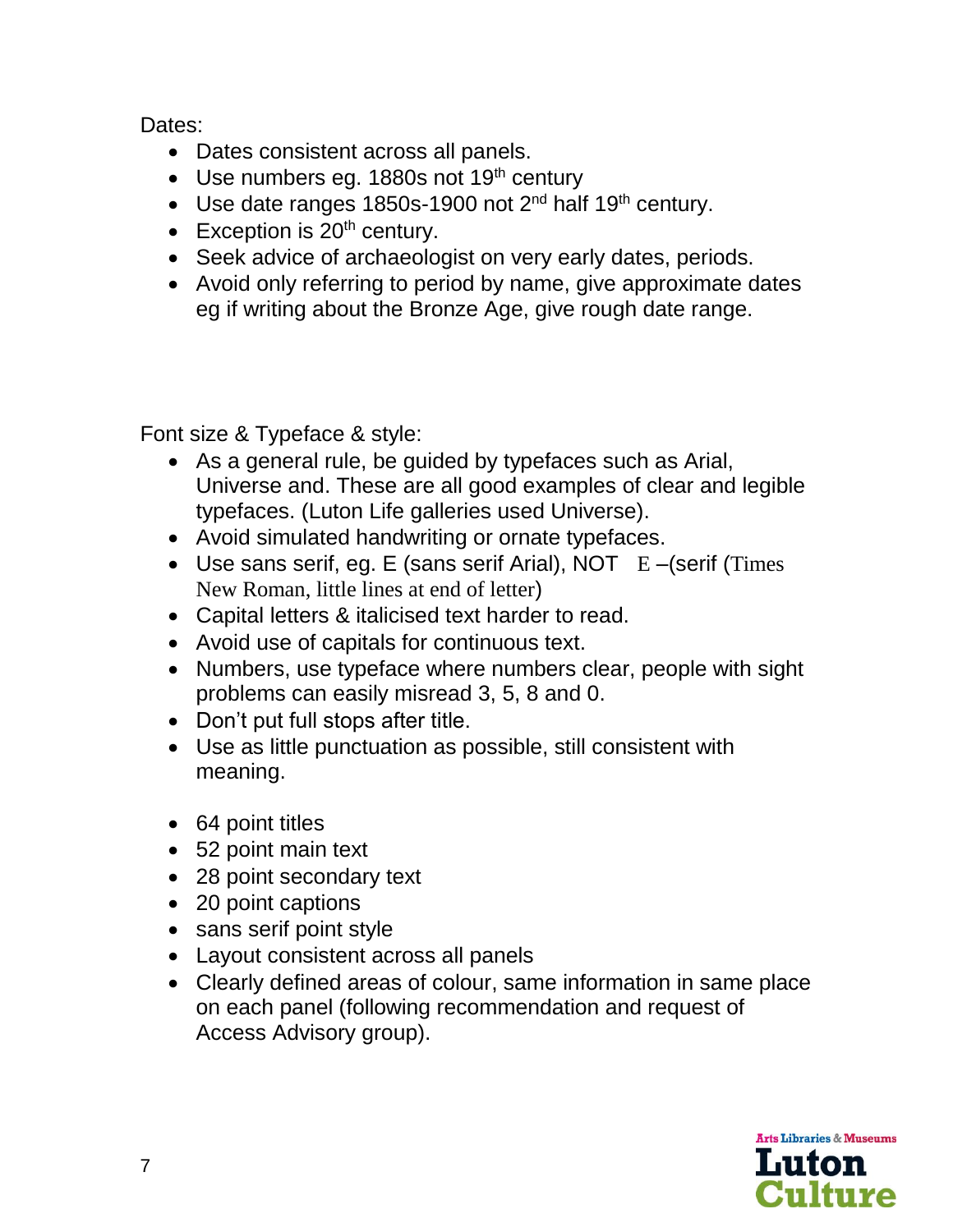Contrast:

- The better the contrast between the background and the text, the more legible the text will be.
- Contrast will be affected by size and weight of type.
- Black text on white background provides best contrast
- If using white type, make sure the background colour is dark enough to provide sufficient contrast.

Setting text:

- Avoid fitting text around images if this means that lines of text start in a different place and are therefore difficult to find.
- Don't put text over images
- Don't justify paragraphs
- Try to avoid a line of text running onto the next page, or splitting a paragraph over two pages.

Style:

- Use the same format for each type of label or panel
- Use logos where needed Funders, donors
- Use complementary colours



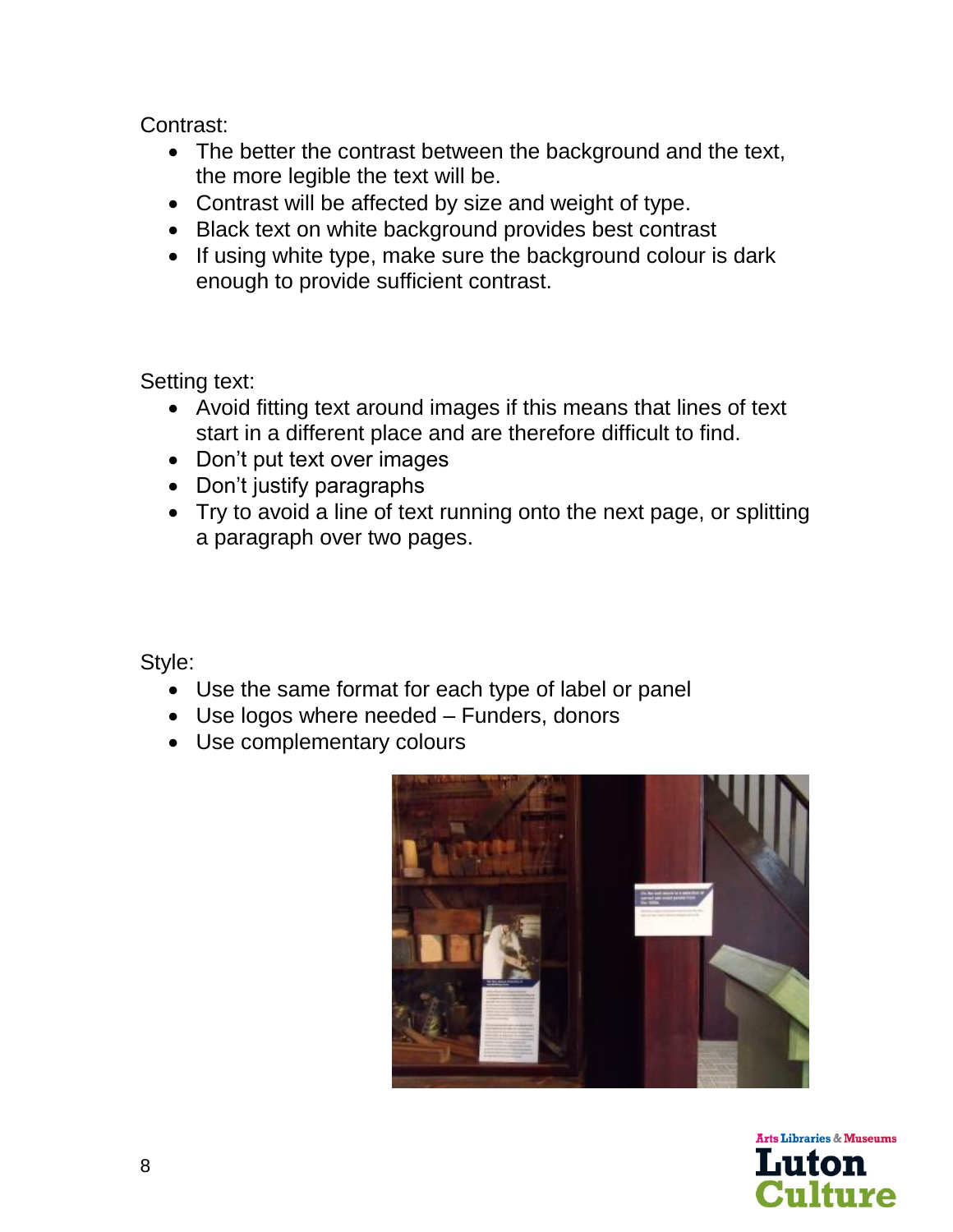# **Museums Luton - proofreading conventions**

| Use                                                                                                              | Rather than                                                                                             |
|------------------------------------------------------------------------------------------------------------------|---------------------------------------------------------------------------------------------------------|
| ,about 1840                                                                                                      | c.1840, circa 1840, around 1840                                                                         |
| One to ten in words, then 11<br>upwards using numbers                                                            |                                                                                                         |
| In the 1800s                                                                                                     | In the nineteenth century, in the<br>C <sub>19th</sub><br>The exception is the 20 <sup>th</sup> century |
| In the 1860s                                                                                                     | In the 1860's                                                                                           |
| 1850s - 1900.                                                                                                    | second half of the 19 <sup>th</sup> century                                                             |
| Medieval                                                                                                         | Mediaeval                                                                                               |
| Lent by Mrs Jones                                                                                                | On Ioan from Mrs Jones                                                                                  |
| By kind permission of the British<br>Library (unless the owner<br>specifies exactly which words to<br>use)       | Photograph by kind permission of<br>the British Library                                                 |
| Dates as well as historical<br>periods, eg if writing about the<br>Bronze Age, give rough date<br>range as well. |                                                                                                         |
| Write out numbers from one to<br>ten. From 11 upwards use the<br>numbers<br>50cm (20 inches)                     |                                                                                                         |
| 6,000                                                                                                            | 6000                                                                                                    |

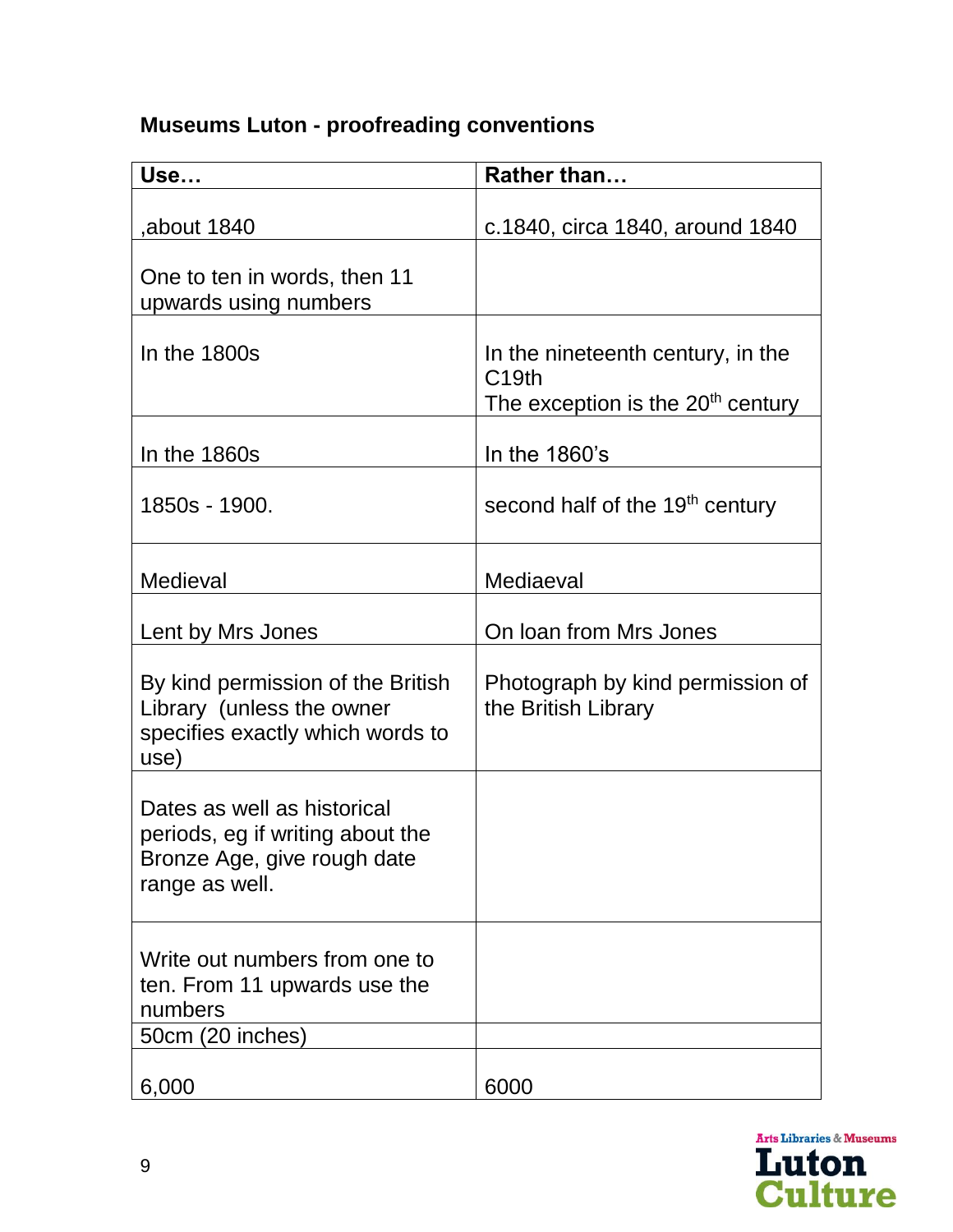| 750 AD                            | 750AD, AD 750                 |
|-----------------------------------|-------------------------------|
| 750 BC                            | 750BC                         |
| but drop the AD after 1,000 AD    |                               |
| (eg in 1066)                      |                               |
| 3 March 1993                      | 3rd March, 1993               |
|                                   |                               |
| 70 per cent                       | 70%                           |
| ageing                            | aging                         |
|                                   |                               |
| Anglo-Saxon                       | Anglo Saxon                   |
| <b>Beaker Folk</b>                | beaker folk                   |
| brick making                      | brick-making                  |
| bumble-bee                        | bumblebee, bumble bee         |
| <b>Celtic</b>                     | Celtic                        |
| <b>Cretaceous Period, Eocene</b>  | Cretaceous period etc         |
| Period etc for prehistory periods |                               |
| Danelaw                           | danelaw, Dane Law or dane law |
| Devil's Pit                       | <b>Devils Pit</b>             |
| <b>Dunstable Priory</b>           | <b>Dunstable Friary</b>       |
| environmentally-friendly          | environmentally friendly      |
| fertiliser                        | fertilizer                    |
| field walking                     | fieldwalking                  |
| focused                           | focussed                      |
| forward-thinking                  | forward thinking              |
| Governess Cart (use upper case    | governess cart                |
| for all proper names of horse-    |                               |
| drawn vehicles)                   |                               |
| hand axe                          | handaxe or hand-axe           |
| handmade                          | hand-made, hand made          |
| Hansom Cab (use upper case for    | hansom cab                    |
| all proper names of horse-drawn   |                               |
| vehicles)                         |                               |
| honey bee                         | honey-bee, honeybee           |
| horse-drawn                       | horse drawn                   |
| horsepower                        | horse-power, horse power      |
| hunter-gatherers                  | hunter gatherers              |
| <b>Justices of the Peace</b>      | justices of the peace         |
| lacemaking                        | lace making, lace-making      |

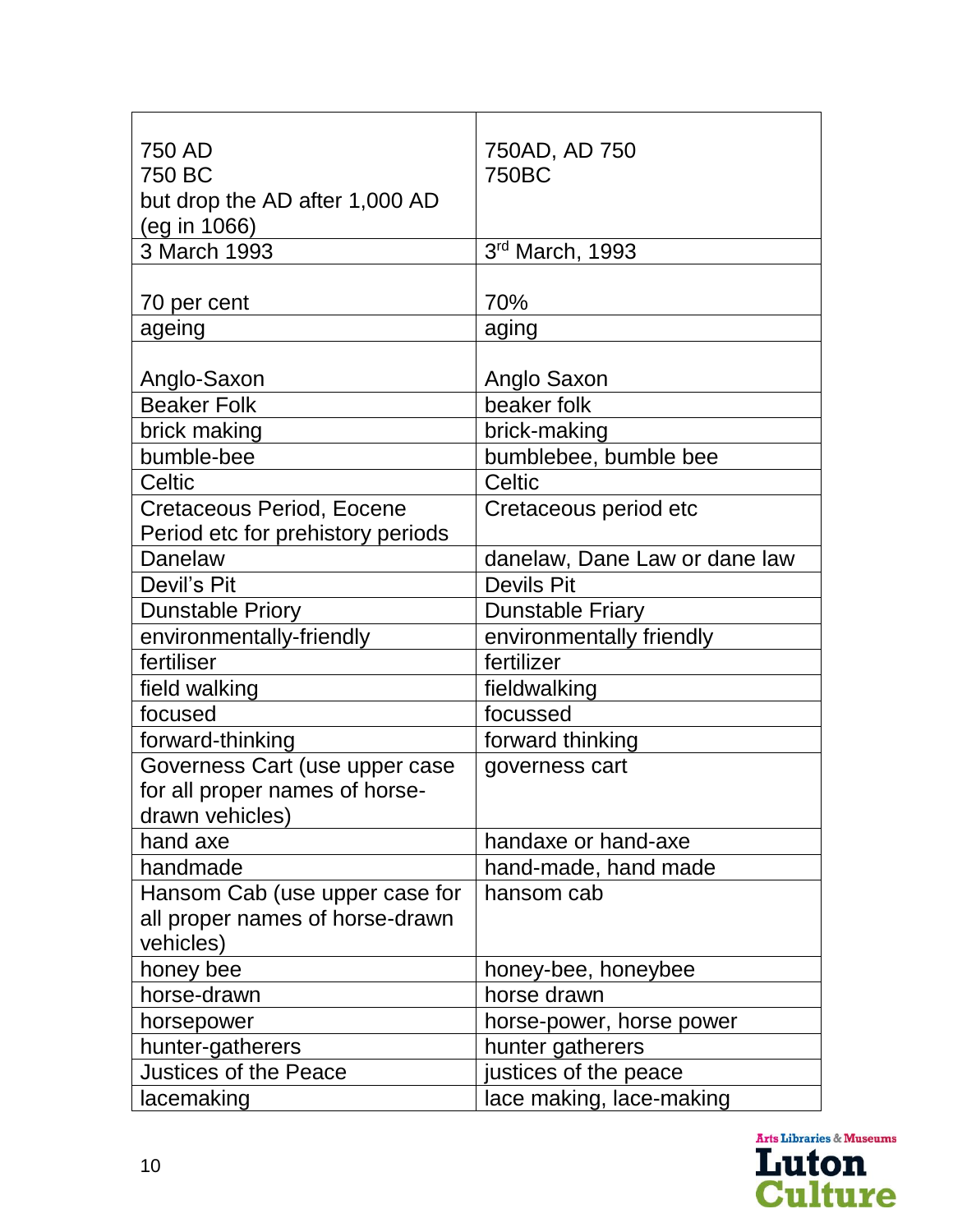| <b>lorries</b>                 | trucks                                  |
|--------------------------------|-----------------------------------------|
| make-up (as in face make-up)   | make up                                 |
| magistrate                     | Magistrate – when referring to          |
|                                | <b>Crawley Family</b>                   |
| medieval period                | <b>Medieval Period</b>                  |
| <b>Members of Parliament</b>   | members of Parliament                   |
| Mr Green, Mrs Green, Ms Green, | Mr. Green, Mrs. Green, Ms.              |
| Dr Green, Joe Green Jnr, Joe   | Green, Dr. Green, Joe Green             |
| <b>Green Snr</b>               | Junior, Joe Green Senior                |
| North west                     | North-west                              |
| Postman                        | Post man                                |
| Postboy                        | Post boy                                |
| Puddlehill                     | Puddle hill                             |
| rakemaker                      | rake-maker                              |
| Samian ware                    | Samianware                              |
| <b>Second World War</b>        | 2 <sup>nd</sup> World War, II World War |
| stable block                   | stableblock                             |
| Totternhoe Roman villa         | <b>Totternhoe Roman Villa</b>           |
| trackway                       | track way                               |
| waterlogged                    | water-logged                            |
| watertight                     | water-tight                             |
| <b>Waulud's Bank</b>           | <b>Wauluds Bank</b>                     |
| Dray's Ditches                 | <b>Drays Ditches</b>                    |
| <b>Bradger's Hill</b>          | <b>Bradgers Hill</b>                    |
| weathercock                    | weather cock                            |
| Well-known                     | Well known                              |
| woodturning                    | wood-turning                            |

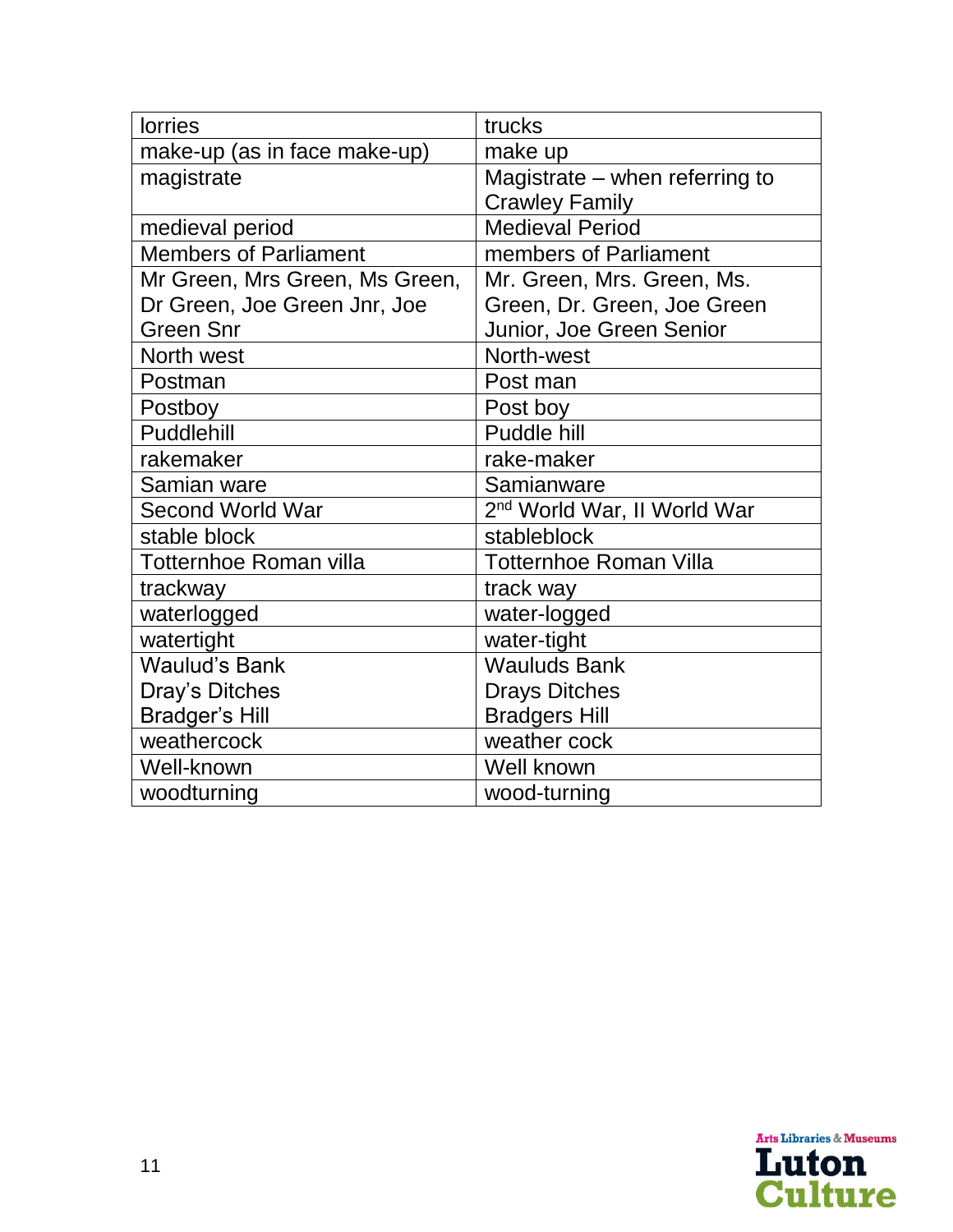# **Making your own labels**

### **Materials**

- ❖ Foam core
- ❖ Mount card
- ❖ Paper printed or photocopy
- ❖ Scalpel
- ❖ Double sided tape or spray glue

### Laminate or not

- inside only
- consider how it will be attached





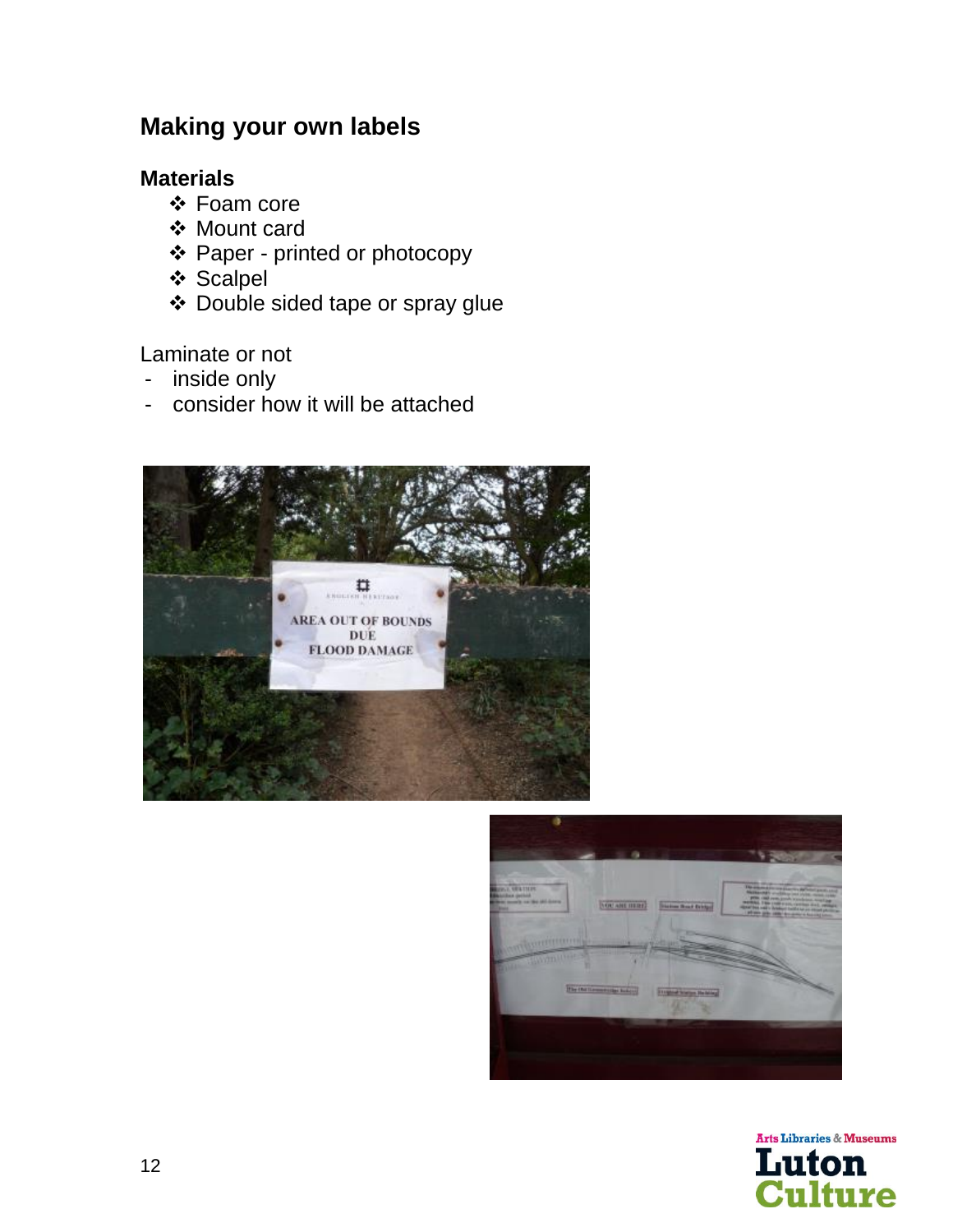## **Using a print company**

- ❖ What material?
	- o Foamex
	- o Banners
	- o Fabric
	- o Vinyl
- ❖ Can they print from your software layout?
- ❖ Need to determine size for all labels
- ❖ Get a quote
- ❖ Obtain a sample to check quality
- ❖ Check that all spelling is correct
- ❖ How will you send graphics?
- ❖ Make sure they understand your instructions
- ❖ Make sure all images are high enough resolution to print out at the size you require – think 3mb per image minimum
- ❖ Will they cut them out for you?
- ❖ How will you stand them?
- ❖ How long will it take?
- ❖ How will they be delivered?



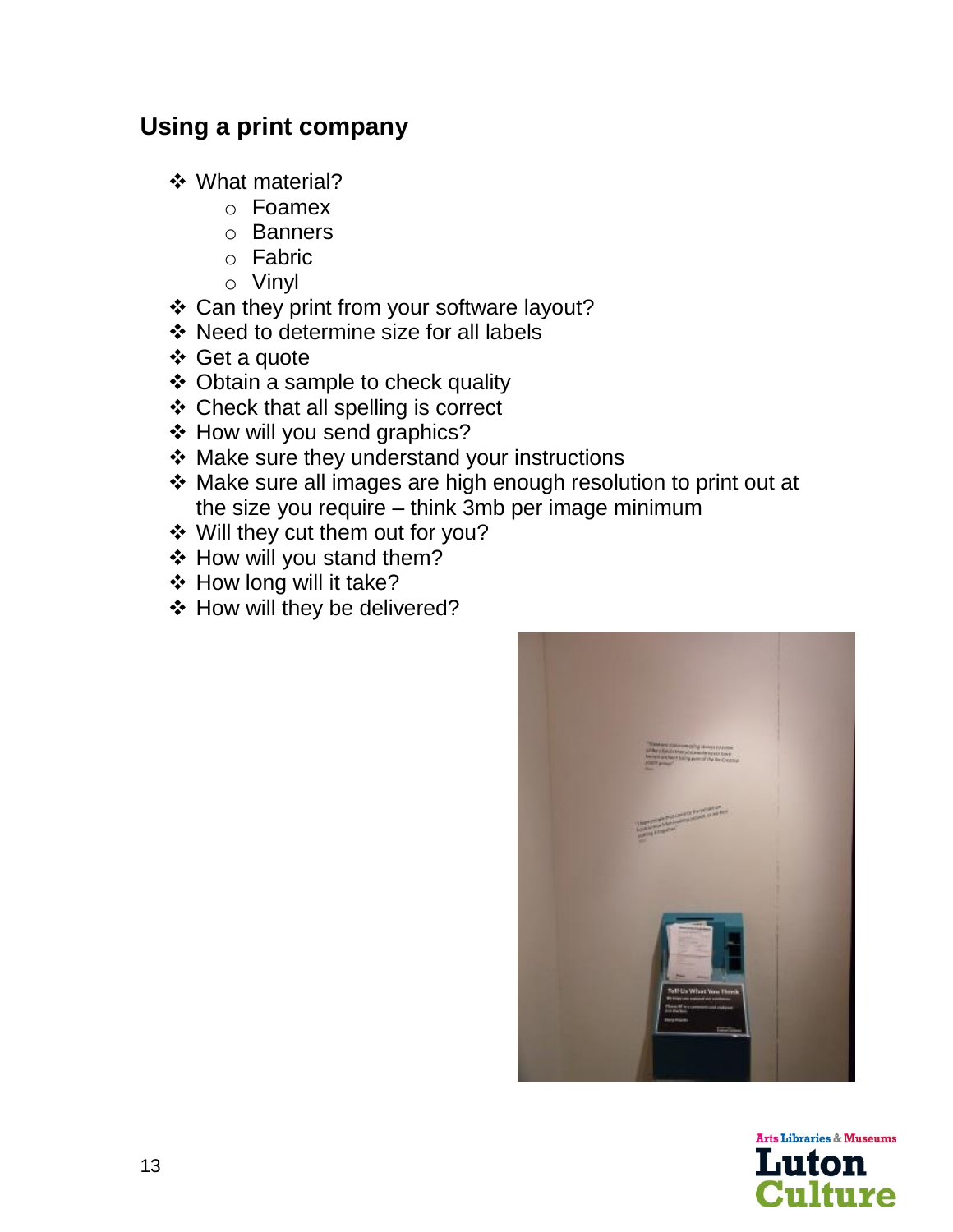# **Installation**

Do you install at the same time as objects?

What do you use?

- ❖ Stands
- ❖ Double sided tape
- ❖ Cable ties
- ❖ Frames